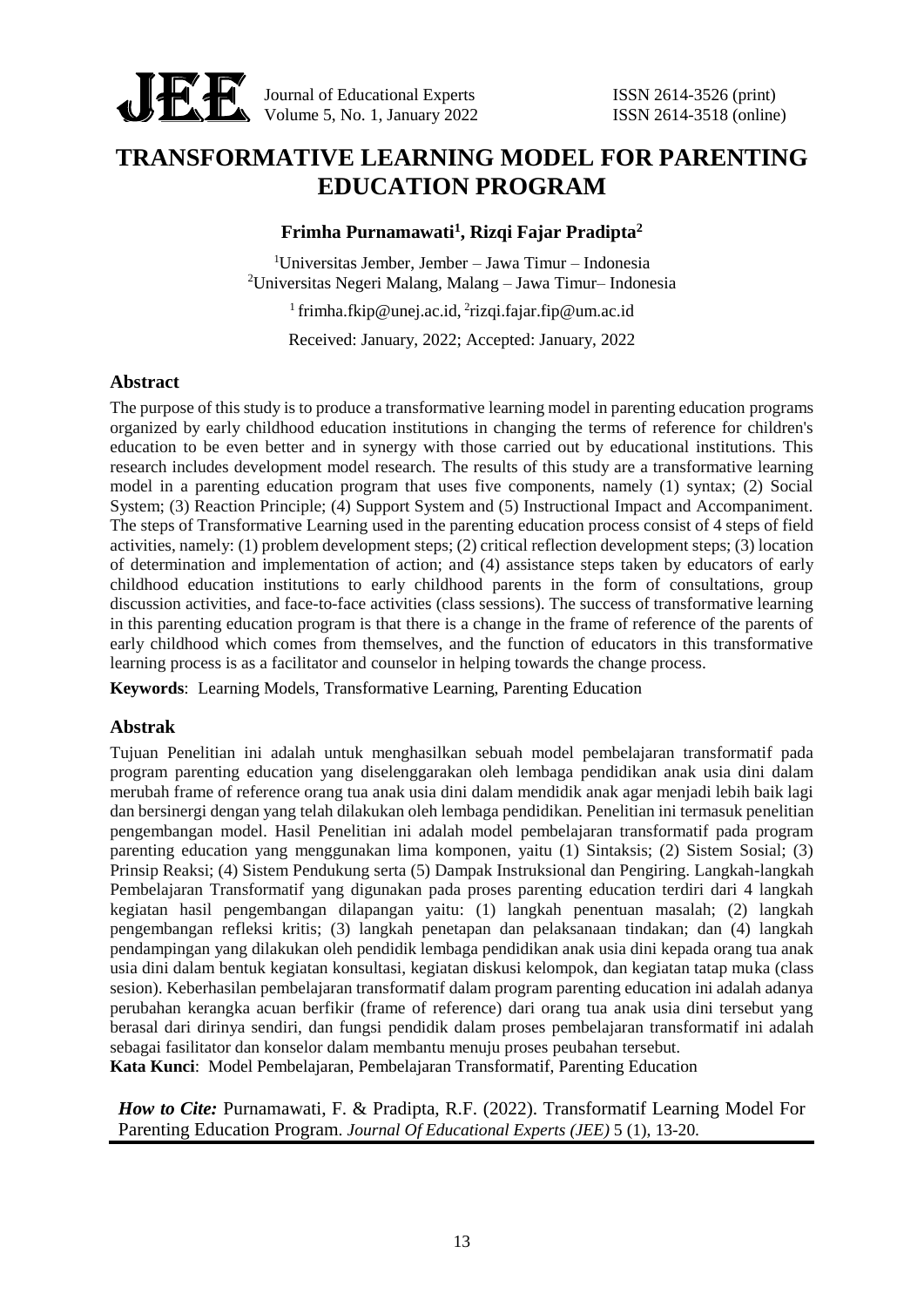# **INTRODUCTION**

Early childhood education which is abbreviated in Indonesian (PAUD) is the foundation for the further development of the quality of human resources, therefore the implementation of PAUD institutions plays an important role for the advancement of education in the future. This is emphasized in the 2003 National Education System Law article 28 paragraph 1 which reads "Early childhood education is held before the elementary education level." Early childhood education is a form of education that focuses on physical growth and development (fine and gross motor coordination), intelligence (thinking power, creativity, emotional, spiritual, socioemotional), and language (communication). Early childhood education can be organized through formal education, non-formal education, and informal education. The implementation of early childhood education in the form of formal education in the form of Kindergarten and Raudhatul Athfal, in the form of non-formal education in the form of play groups, day care centers and other equivalent forms, and in informal education in the form of family education or education organized by the environment.

The big problem currently being faced is that most parents do not understand what and how they should educate their children. Whereas the function of education in the family for every child, especially in early childhood is informal education. Parents are the first and foremost environment for early childhood to interact, which means that parents become the oldest educational institution. In this case, parents act as educators for their children. The problems presented by parents of early childhood in the thesis of Widianto, E (2013), the problems faced by parents in raising early childhood are: (1) managing the unique character of a child; (2) child habituation; (3) train children's independence, discipline and responsibility; (4) children's social interactions; (5) children's self-confidence; and (6) early childhood sexual education.

Parental assistance in children's education is manifested in a way that parents educate their children. The way parents educate their children is known as parenting. Every parent tries to use the best way for their child. There are various parenting styles between fathers, mothers and household assistants. The results of Aritonang's thesis research (1995) stated that parenting patterns were divided into 5 parts, namely (1) parenting patterns for children under five working women carried out by the father, (2) parenting patterns for children under five working women carried out by older siblings (3) parenting patterns female working toddlers by grandmother (4) parenting pattern for female working toddlers by aunt (5) parenting pattern for female working toddlers by neighbors. From this research, it was found that early childhood education in the family will be adjusted to the environment who is taking care of the early childhood.

The definition of Parenting here is identical with the notion of education according to Lindgren (1960) which states that the family is not a school that provides educational experiences that first begin in the period of growth with efforts to guide and direct children and train them. Parents are the first and foremost environment for children to interact as the oldest educational institutions, meaning that parents act as educators for their children. The family environment is also said to be the most important environment because most of the children's lives and the education most children receive is in the family.

The parenting education program or the guidance of parents' skills in caring for children in the context of organizing early childhood education is a very important program to do. Parenting education is a program for parents which is usually organized by early childhood education institutions whose hope is how parents should educate their children so that they can synergize with early childhood education institutions.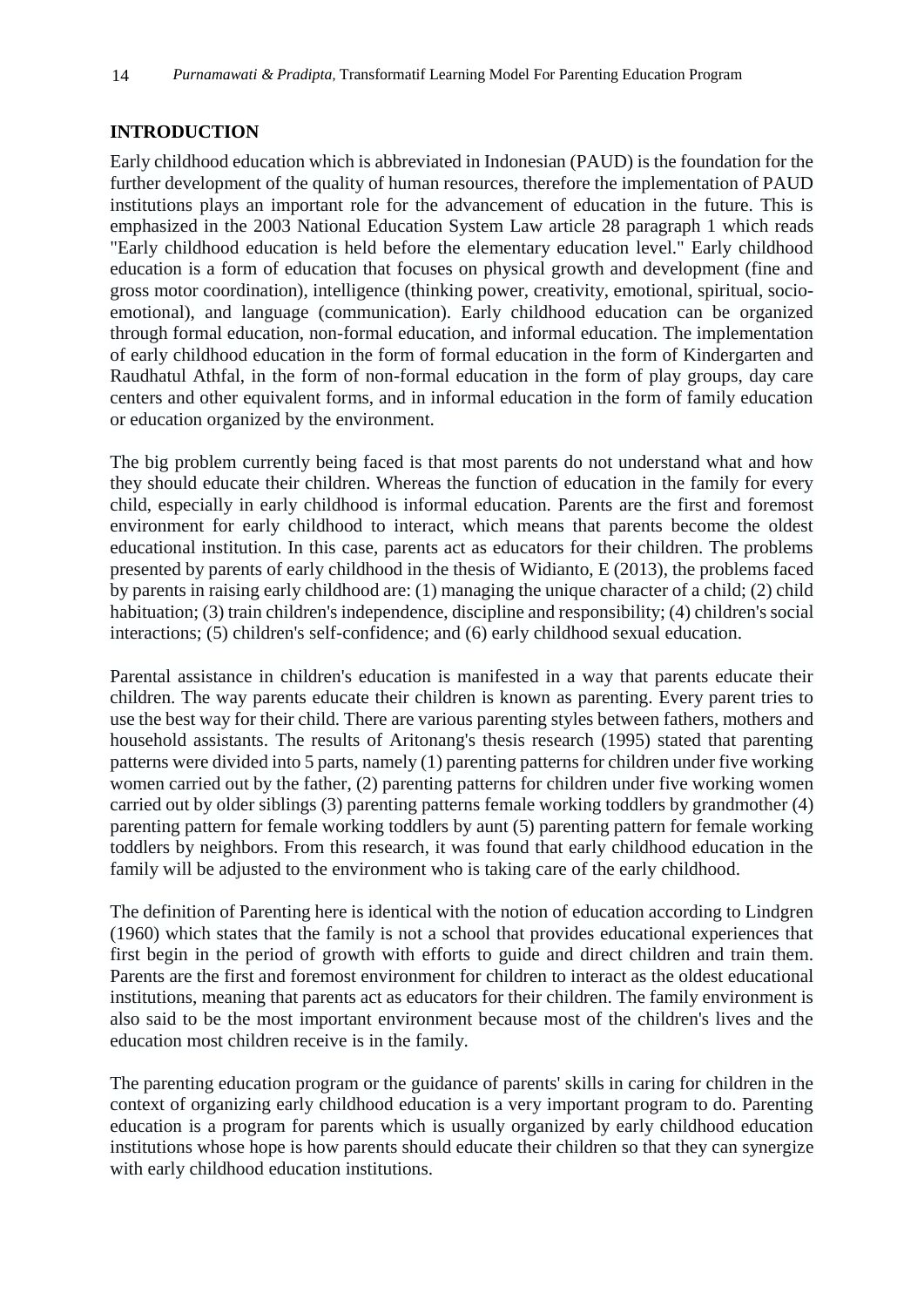Many parenting education programs have been implemented by early childhood education institutions and community institutions that care about early childhood education. With regard to the educational strategy used, the adult learning process used is in the non-formal education format. Rimanoczy in Moedzakir (2010) states that learning is a complex process which is generally understood as an intellectual activity in order to acquire knowledge. From the results of the questionnaire submitted by the researcher in the initial study, it was found that parents' participation was still low in participating in parenting education activities. First, the parents did not follow the activities completely. Second, the reluctance of parents to attend activities and rely more on assistants or baby sitters to attend parenting education activities and also no initiative to replace their presence in other activities. Third, the implementation of the results of parenting education activities is very low and the information obtained in the activities is not carried out at home. From the three descriptions of participation, it is known that these parents have a mindset that the education taught by their parents in the past will be applied to their children now (cultural factor).

The reluctance of parents to participate in parenting education activities is caused by parents only meeting demands to participate in parenting education activities or being invited by other parents to participate in parenting education activities. The low participation of parents is due to the wrong mindset towards the parenting program that is implemented which gives birth to an attitude that is less favorable for early childhood development and the problems so that they treat early childhood children not in accordance with the abilities and development of early childhood itself and also that activities parenting education that has been running so far is still a "lecture" activity.

Transformative learning theory developed by Mezirow in non-formal education. The results of the study by Mezirow (2003) show that learning is able to change students' perspectives in interpreting life experiences. This transformative learning leads students to have critical awareness in seeing, understanding, or interpreting the experiences or realities of life that are seen or felt. It is explained in the thesis of Widianto, E (2013) that parents in the family environment have implemented transformative learning in teaching early childhood at home, namely in the form of giving rewards, advice, warnings, punishments and omissions to children. However, transformation is basically a process that produces changes that are different from the original shape, style, or nature, which means that the learning process will produce changes that are not just ordinary changes. So if the parent who is solving the problem experiences a change in the form of an increase in understanding, then the parent cannot be said to have undergone a transformation process but the parent is only experiencing a learning process, not transformative learning.

The results of the learning process are said to be transformative if the learning process can produce a belief, understanding which was originally dim becomes clear and encourages the birth of transformative action. In other words, transformative learning can be in the form of a learning process and it can also be a learning process. It is said to be a learning process if it occurs without the intervention of other parties, and it is said to be a learning process if the process is caused by the intention of another party.

From the various research results, it shows that transformative learning for parents of early childhood becomes an alternative education program in order to foster the awareness process of parents of early childhood to be better than themselves, based on this fact, it is time to change the learning paradigm for parents of early childhood so that the goals of early childhood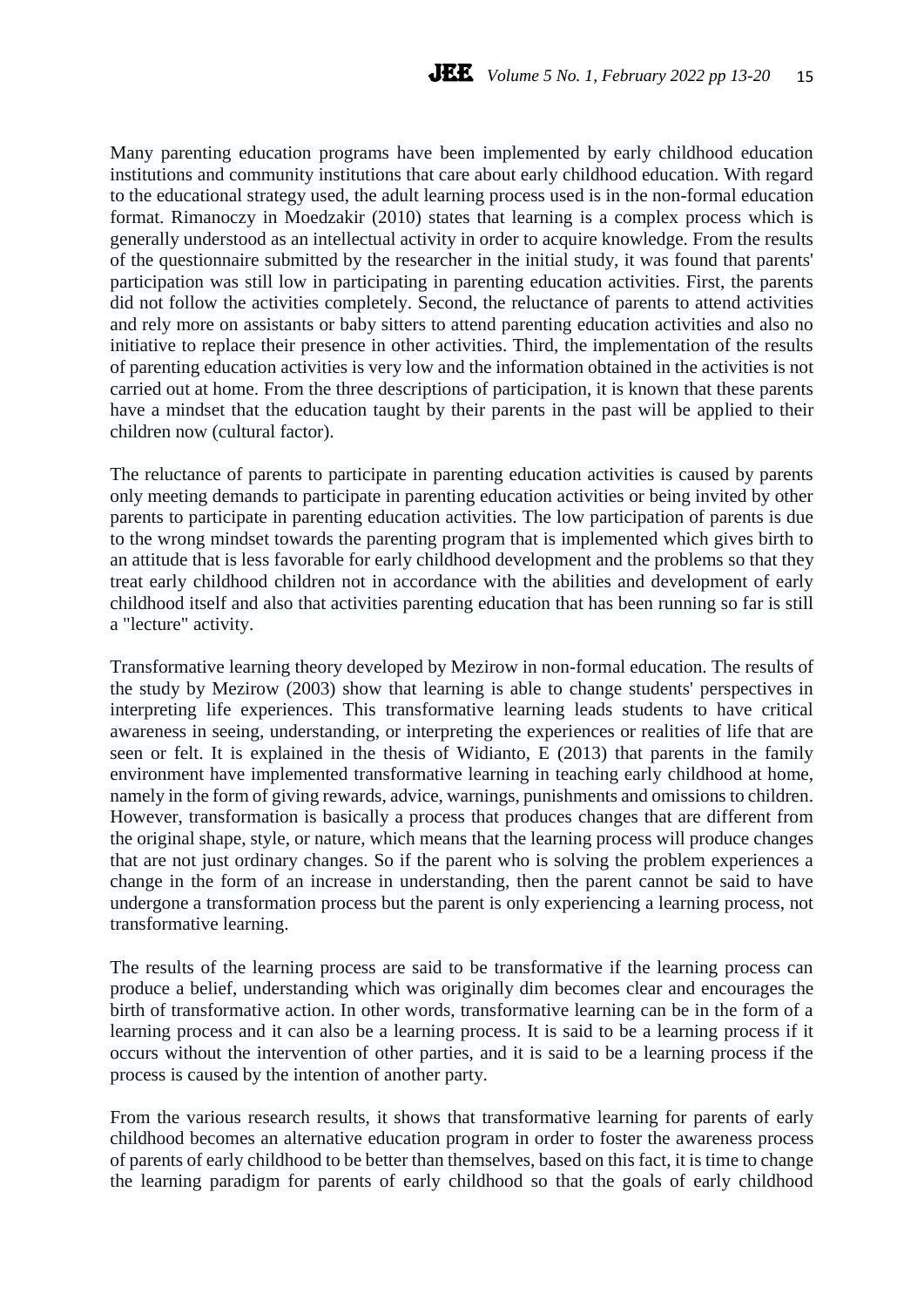education are achieved and there is a synergy between education in early childhood education institutions and early childhood when in the family environment through parenting education programs.

# **METHOD**

The research and development model is the basis for developing the product to be produced. The development model can be in the form of procedural models, conceptual models, and theoretical models. According to Setyosari, P (2013) the procedural model is usually a sequence of steps followed gradually from the initial step to the final step. In this study using a procedural model because the researcher developed a prototype of a transformative learning model in the form of learning syntax or transformative learning steps in the parenting education program.

This research generally aims to produce a transformative learning model in parenting education programs implemented by early childhood education institutions. The model applied is the research and development of the Borg & Gall (1979) model through cycle steps, namely: (1) searching and gathering information; (2) planning; (3) initial product format development; (4) main product design validation test; (5) revise the main product design; (6) conducting a smallscale main field trial; (7) revision of the final product; and (8) dissemination or spread.

Based on this, this research can be carried out in a cycle consisting of 4 main steps. The steps in question are (1) review of research findings that support the direction of the product to be developed (2) development of a product draft based on the research findings (3) field testing where the product will be used and (4) revision to correct deficiencies. deficiencies obtained in the field test stage.

There are 2 types of data collected in this study. The types of data are qualitative data and quantitative data. Qualitative data were obtained from expert descriptions to revise model products sourced from content experts, product experts and users through field tests, while quantitative data were obtained from the results of questionnaire scores distributed to users during limited field tests. The calculation of the questionnaire score is calculated from the answer scores for each question. The answers to the questionnaire use a Likert scale which consists of 4 categories of choices with very good, good, sufficient and poor alternatives. To analyze the data that has been collected, it is done using qualitative analysis, a meaningful narrative model using a percentage table. The results of this analysis are then used to review the product, revise the product, provide suggestions for utilization and further product development.

## **RESULTS AND DISCUSSION**

## **Results**

Transformative learning is learning that requires a fundamental change in students' self. This learning is directed to changes in certain frames of reference (such as perceptions, basic assumptions, beliefs, etc.) that students have and are believed to be a source of difficulty, stagnation, or dilemma in dealing with a problem. These changes require the help of others, in this case the educators in early childhood education institutions. By changing the frame of reference, parents are expected to be able to escape from stagnation, realize their mistakes, and then be able to overcome the obstacles in life that they have complained about so far.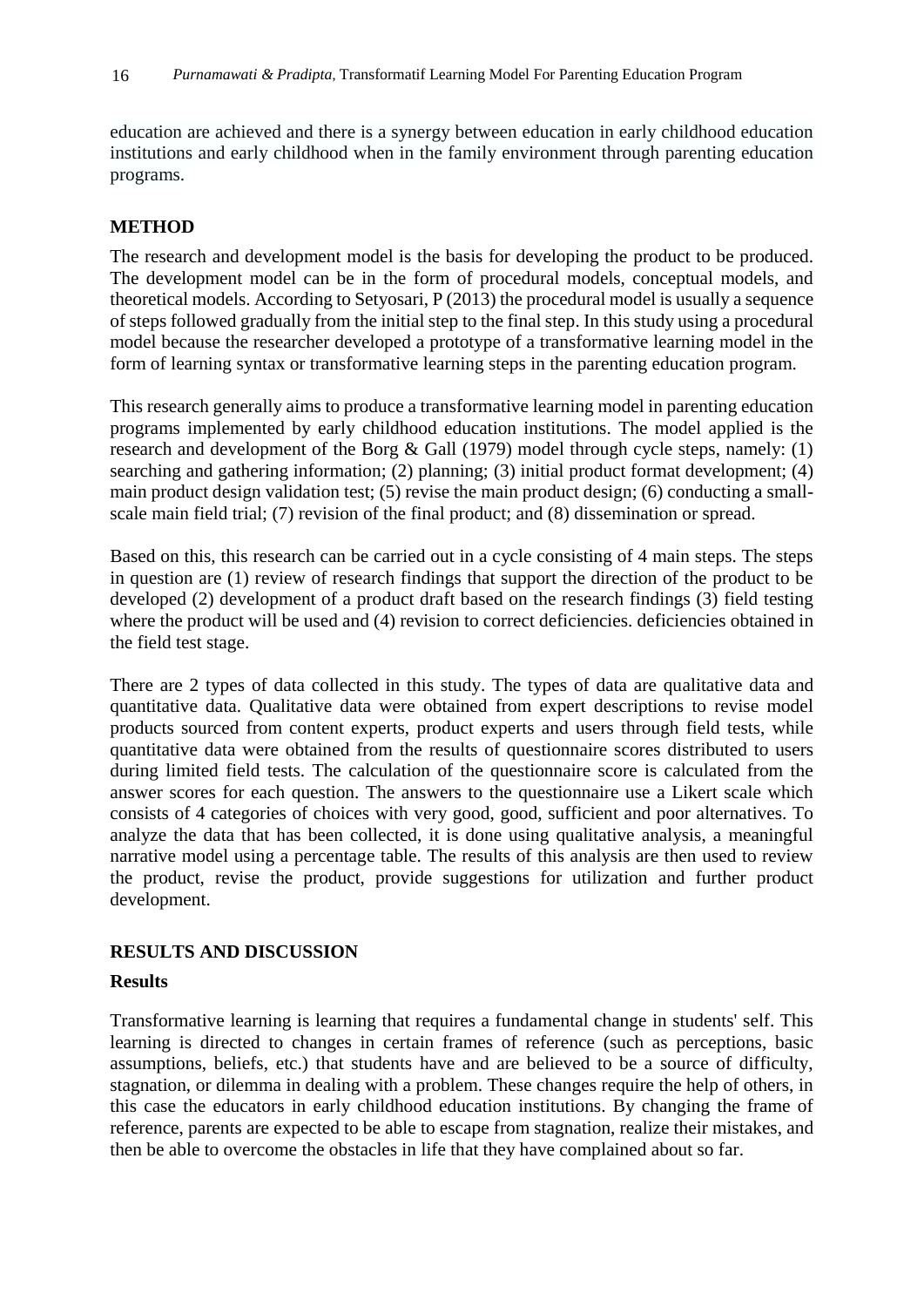According to Mezirow (2003), when adults are stuck in a difficulty, they are often aware and then try to make a certain change in themselves. The change process actually occurs in a cycle consisting of the following ten stages: (1) a confusing dilemma; (2) self-examination of fear, anger, guilt or shame; (3) critical assessment of the assumptions held so far; (4) acknowledgment that experiences of dissatisfaction and transformation processes have been exchanged; (5) exploration of options for new roles, relationships or actions; (6) planning a program of action; (7) acquisition of knowledge and skills for the implementation of a plan; (8) trying out new roles; (9) build competence and confidence regarding new roles and relationships with others and (10) reintegration into one's life on the basis of conditions determined by one's new perspective.

The parenting education program is a form of informal activity carried out to harmonize parenting and educational activities between the group and at home according to Harahap (2009). The parenting education program is expected to increase the awareness of parents as the first and foremost educators for early childhood. The program must also be able to improve the knowledge, attitudes and skills of early childhood parents in stimulating optimal child growth and development, as well as increasing the harmony of children's education carried out by early childhood education institutions (center base) and in the family environment (home base). In addition, the parenting program is also intended so that parents feel they have the program and are voluntarily involved in activities that will assist them in educating early childhood children in the household environment in synergy with the activities of educational institutions.

There are 3 types of parenting education activities, namely individual activities, small group activities and large group activities. Individual activities can be in the form of consultation activities, small group activities in the form of sharing sessions, while large groups can be carried out in the form of face-to-face activities to add insight. This individual activity is a consultation activity which is a counseling interview activity between parents and PAUD educators to discuss and overcome problems faced by parents in educating early childhood children in the family environment. The form of counseling activities in relation to the relationship between family members began since Bateson, et al in Geldard (2009) examined the communication process in the family which stated that the form of individual consultation activities was considered the most appropriate for resolving problems privately and confidentially.

The small group activity here is a discussion activity by several parents and PAUD educators to discuss the problems faced by parents in educating early childhood with small groups consisting of 5-10 people in one group. The form of small group activities as quoted in Campbell (2004) states that parent comes to parent education with many different goals and beliefs about parenting. They are looking for ideas and support to be good parents. Some people still believe that parents come to parent education classes only because they have problem managing their children behavior. So based on the quote, it can be seen that parents in educational activities will bring many goals and beliefs in participating in these activities.

Large Group Activities are face-to-face activities between parents and resource persons from PAUD institutions to discuss early childhood education problems faced by parents. This activity can be attended by a large number of parents in one room. Other forms of parenting education activities will be more meaningful if they are well structured in various activities as stated by Harahap (2009) that parenting education activities that can be carried out are Think Thank activities, Talk Arisan, Seminars, Outbound Skills Practice and Field Visits. Directorate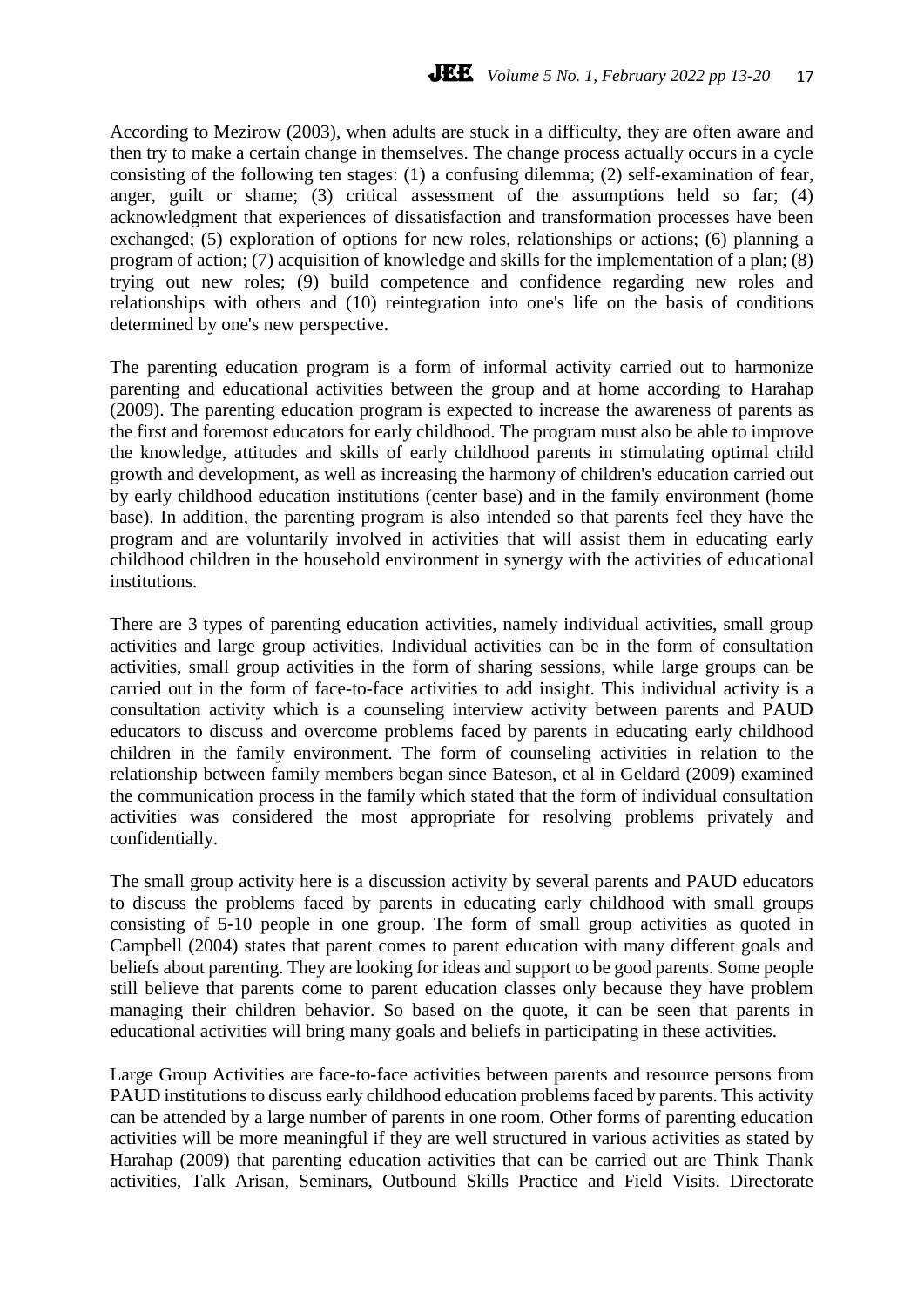General of Early Childhood Education (2011) parenting education activities can be in the form of parenting class activities, parent's day with homework activities for parents, family day and consultation day.

#### **Discussion**

The procedural model used in this transformative learning is an adaptation of the Joyce and Weil learning model in the personal family, namely non-directive learning by Carl Rogers. Joyce and Weil (2003) developed a learning model with 5 components, namely: (1) syntax; (2) social system; (3) the principle of reaction; (4) support system and (5) instructional impact and accompaniment impact. The syntax presents the stages of learning as well as the activities of educators and students (parents) in learning (parenting education). The social system refers to the situation or atmosphere and norms that apply during the learning model. The principle of reaction is a pattern of activities that describes the role of educators in carrying out their duties, including how educators should respond to students. The support system is all the means, tools, and materials needed to implement the model. The instructional impact is the direct learning outcomes obtained by students in accordance with the expected goals while the accompaniment impact refers to the follow-up learning outcomes obtained by students as an indirect result of the implementation of the learning model.

This transformative learning model is designed to facilitate educators in implementing parenting education programs. The forms of activities in the program are presented in 3 forms of activity, namely consultation activities, group discussion activities, and face-to-face activities (class sessions). The three forms of activity are carried out using a learning model with the following model framework:



**Figure 1.** Transformative Learning Model in parenting education program

The results of the learning expert assessment of the model and implementation guide of the transformative learning model are 91.6% which means it is very valid, very effective, very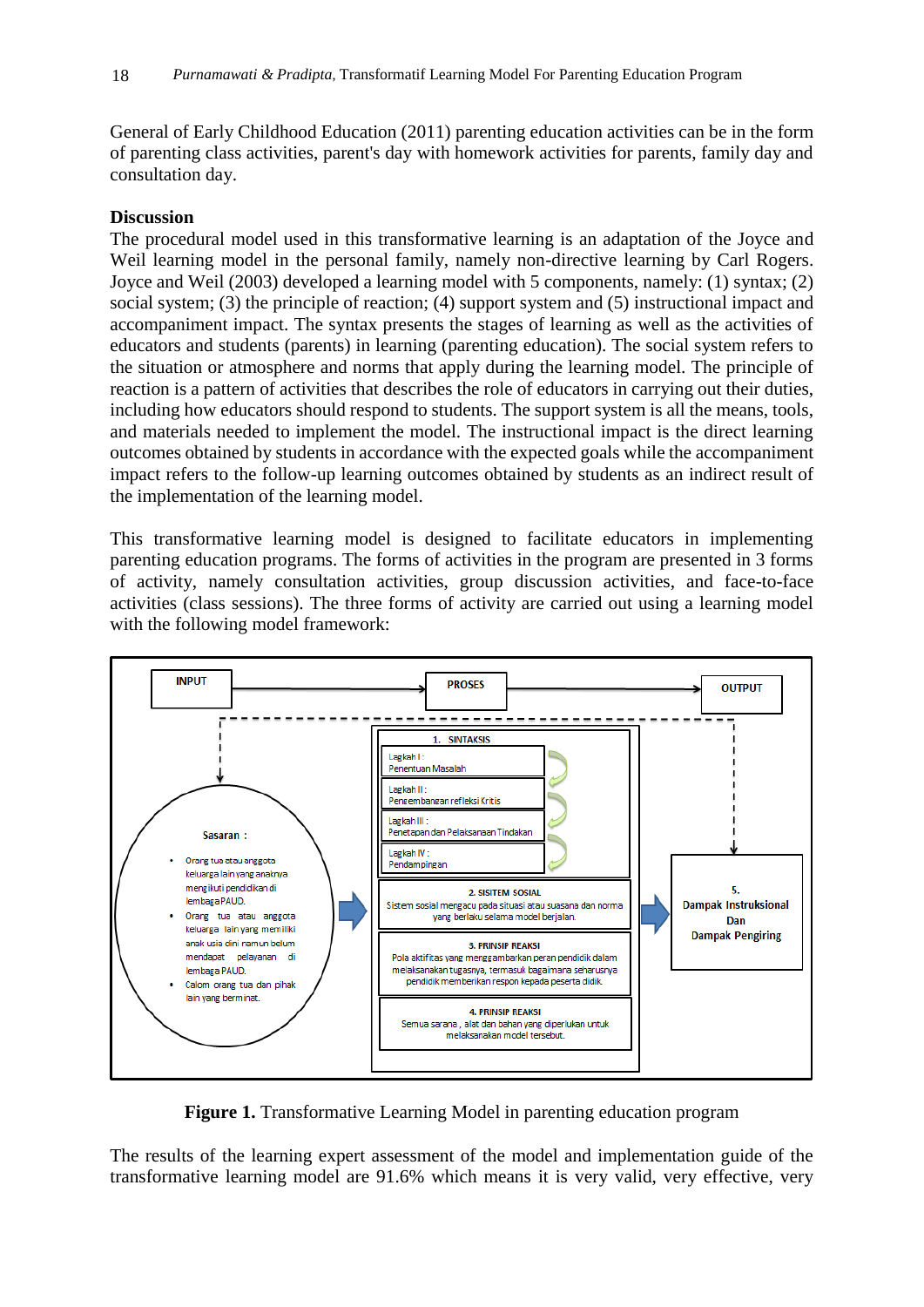complete and can be used without improvement, it can be seen in Figure 1. the model and implementation guide of the learning model is 80% which means it is quite valid, quite effective, quite complete and can be used but needs minor improvements, namely in the part of learning procedures and problem determination. Then the product was further revised and retested on model users and guides for implementing transformative learning in the parenting education program obtained through a closed questionnaire that from a total of 30 respondents with question items as many as 18 questions. There are as many as 85% of respondents who stated that this model is valid, effective, complete and can be used without improvement.

The following presents the development of a transformative learning model in a parenting education program with 5 components; (1) The syntax consists of the Problem Determination Step, the Critical Reflection Development Step, the Action Determination and Implementation Step and the Mentoring Step; (2) Social system; the social system of this transformative learning assumes more of the role of educators as facilitators and counselors and parents are responsible from the beginning of the activity to the end of the activity by maintaining control of the interaction process; (3) Reaction Principle; The principle of reaction for Educators is based on transformative learning responses in social systems, educators help parents to convey their feelings, empathize with their personalities and their problems and react in such a way as to help them define their problems and feelings, take responsibility for their actions and plan goals and how to achieve them. Parents feel safe telling the problems they face during private consultations and in sharing experiences; (4) Support System; For consultation activities, it is a room and spatial arrangement that allows for consultation privacy, a small group that is needed is a small enough room and a class session is a large room. (5) Instructional Impact and Accompaniment Impact; It was found that the Accompaniment Impact of this model is the increased knowledge, attitudes, and skills of parents in educating children and the Instructional Impact of this model is the awareness of parents or other family members as first and foremost educators, able to think critically about what they have done so far, as well as beliefs that have been considered correct about how to educate children there are still better ones.

## **CONCLUSION**

The model developed in this study has many obstacles, including: (1) there is limited time that educators have in applying the transformative learning model; (2) there is a difference in the level of understanding of implementation due to the level of education of PAUD educators; (3) the existence of special skills that are owned by educators as counselors and facilitators with the skills possessed. Although the transformative learning model has been proven to be compatible with theory, its application and also its effectiveness, the model developed in this study also has certain limitations that are important before being implemented, these limitations include; (1) can be implemented if parents of early childhood are active in communicating and (2) can be implemented if educators understand the function of educators for parents as counselors and facilitators.

#### **ACKNOWLEDGMENTS**

Thanks are conveyed to the Validation Team of Learning Experts and Experts on Out-of-school Education Materials from the State University of Malang, to the Chair and members of the PAUD II cluster team, Lowokwaru District, Malang City in conducting a limited trial, Coordinator of the Out-of-school Education Study Program, FKIP University of Jember.